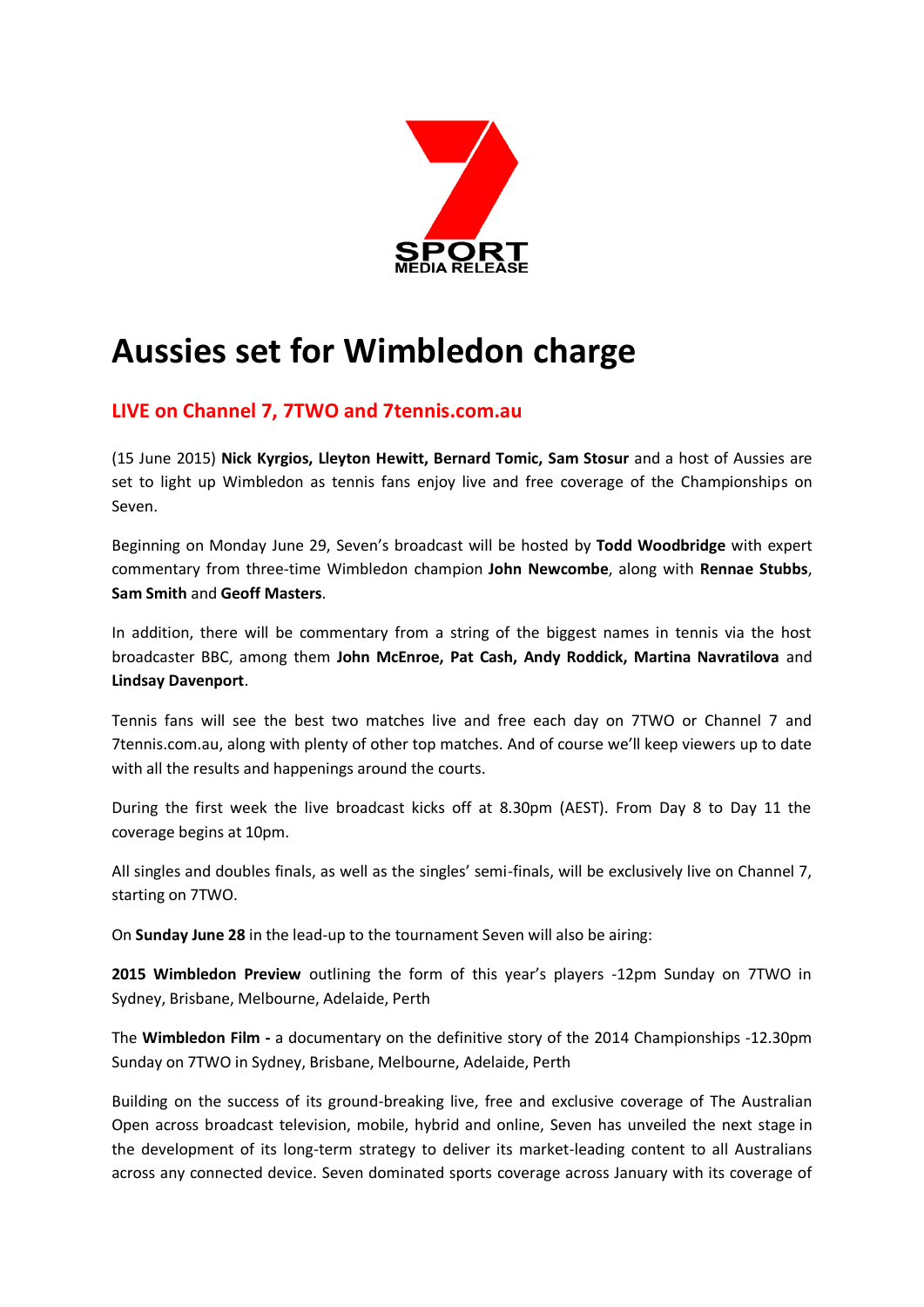The Australian Open delivering extraordinary consumer engagement across all delivery platforms and driving growth in television audiences for the Open.

Following the success of this multiple-platform delivery of sports content, Seven is launching dedicated new apps – available free in the IOS App store and Android Play store – along with complementary and responsive websites available on desktop and mobile web for the live-streaming of many of Seven's biggest sports franchises.

Slated for "40 Days of live and free sport on your mobile anywhere, anytime" is the network's coverage of Royal Ascot, Wimbledon, the Davis Cup in Darwin, The FINA World Swimming Championships, and the major golf tournaments: The Australian Masters, The Australian Open and The Australian PGA Championships. Seven is launching 7horseracing.com.au, 7tennis.com.au, 7swimming.com.au and 7golf.com.au complementing Seven's major online sports presence with 7sport.com.au.

Seven is building its digital television platform beyond broadcast television with a significant streaming presence and is well-advanced in the further delivery of its video and digital content across an array of delivery platforms, including HbbTV (Hybrid TV) to further strengthen its broadcast television business and extend to one-on-one connected communications with mass audiences.

# **TV Broadcast times:**

### **Wimbledon Day 1 – Monday June 29**

Syd 8.35pm - 4am Ch7 Melb 8.35pm - 4am Ch7 Bris 8.35pm - 4am Ch7 Adel 8.05pm – 8.35pm 7TWO, 8.35pm-3.30am Ch7 Perth 6.35pm – 8.35pm 7TWO, 8.35pm-2am Ch7

#### **Wimbledon Day 2 - Tuesday June 30**

| Svd         | 8.30pm - 4am 7TWO      |
|-------------|------------------------|
| Melb        | 8.30pm - 4am 7TWO      |
| <b>Bris</b> | 8.30pm - 4am 7TWO      |
| Adel        | 8pm - 3.30am 7TWO      |
| Perth       | $6.30$ pm $-$ 2am 7TWO |

#### **Wimbledon Day 3 - Wednesday July 1**

| Syd   | 8.30pm - 4am 7TWO      |
|-------|------------------------|
| Melb  | 8.30pm - 4am 7TWO      |
| Bris  | 8.30pm - 4am 7TWO      |
| Adel  | 8pm - 3.30am 7TWO      |
| Perth | $6.30$ pm $-$ 2am 7TWO |

#### **Wimbledon Day 4 - Thursday July 2**

| Svd         | 8.30pm-11.15pm 7TWO, 11.15pm-4am Ch7 |
|-------------|--------------------------------------|
| Melb        | 8.30pm-10.30pm 7TWO, 10.30pm-4am Ch7 |
| <b>Bris</b> | 8.30pm-11.15pm 7TWO, 11.15pm-4am Ch7 |
| Adel        | 8pm-10pm 7TWO, 10pm-3.30am Ch7       |
| Perth       | 6.30pm-11.15pm 7TWO, 11.15pm-2am Ch7 |

#### **Wimbledon Day 5 - Friday July 3**

| Svd         | 8.30pm-10.40pm 7TWO, 10.40pm-4am Ch7 |
|-------------|--------------------------------------|
| Melb        | 8.30pm-11pm 7TWO, 11pm-4am Ch7       |
| <b>Bris</b> | 8.30pm-10.40pm 7TWO, 10.40pm-4am Ch7 |
| Adel        | 8pm-10.30pm 7TWO, 10.30pm-3.30am Ch7 |
| Perth       | 6.30pm-10.40pm 7TWO, 10.40pm-4am Ch7 |

#### **Wimbledon Day 6 - Saturday July 4**

| Svd   | 8.30pm-4am 7TWO                      |
|-------|--------------------------------------|
| Melb  | 8.30pm-10.30pm 7TWO, 10.30pm-4am Ch7 |
| Bris  | 8.30pm-4am 7TWO                      |
| Adel  | 8pm-10pm 7TWO, 10pm-3.30am Ch7       |
| Perth | $6.30$ pm $-2$ am 7TWO               |
|       |                                      |

Highlights in all markets 7TWO 2pm – 3pm

#### **Wimbledon rest day - Sunday July 5**

Highlights in all markets 7TWO 12pm – 1pm

#### **Wimbledon Day 7 - Monday July 6**

| Syd         | 8.30pm - 4am 7TWO      |
|-------------|------------------------|
| Melb        | 8.30pm - 4am 7TWO      |
| <b>Bris</b> | 8.30pm - 4am 7TWO      |
| Adel        | 8pm - 3.30am 7TWO      |
| Perth       | $6.30$ pm $-$ 2am 7TWO |